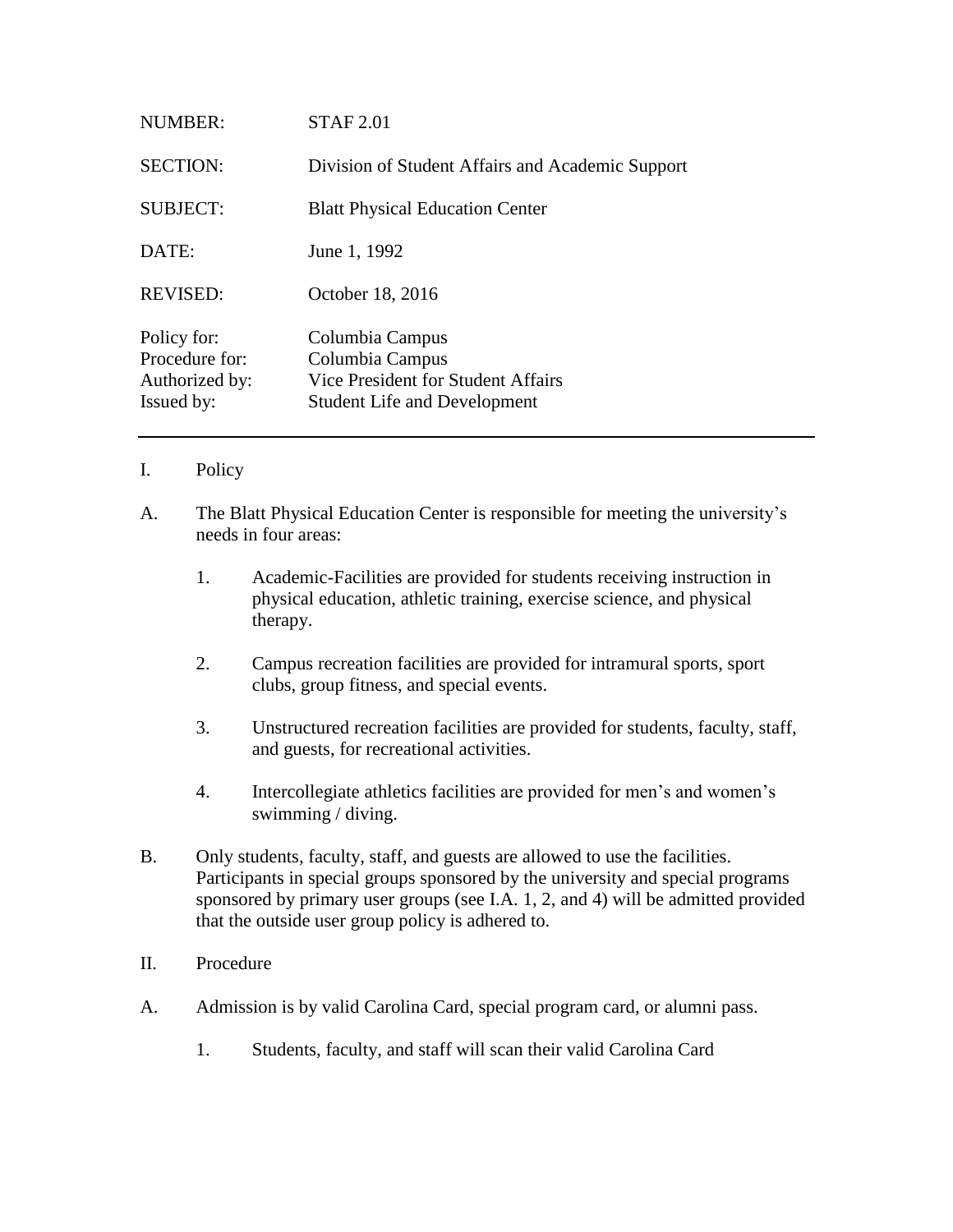- 2. Guests must be accompanied by a student, faculty, or staff member who has a valid Carolina Card and must pay the guest fee. In addition, the guest must present a valid picture ID and follow correct guest sign in procedures (\*see II.E. 1-13).
- 3. Participants in special university sponsored groups will be admitted by scanning their special ID card that is issued by the Office of Campus Recreation.
- 4. Spouses and dependent children who are 17 years old or older, who possess a PE Center family membership card, may enter the center by scanning the card. Dependent children under the age of 17 must be accompanied by a parent or guardian over the age of 18, and must swipe their PE Center family membership card.
- B. The Blatt Physical Education Center maintains locker rooms for men and women. The locker rooms are available for use on a daily basis free of charge. Locks are supplied by the user and must be removed daily. Lockers may be rented on a semester or yearly basis from room 202 of the Blatt Physical Education Center. Locker rental includes locker, lock, and towel service.
- C. With the use of a current Carolina Card, individuals may check-out sports equipment from the equipment issue room in the Blatt Physical Education Center. In signing the check-out sheet, the person accepts responsibility for the care and return of the equipment. Payment will be required to repair or replace equipment that is lost or damaged. The individual's Carolina Card may be retained until the equipment is returned or payment is made.
- D. Facilities and Reservations
	- 1. The hours of operation for the Blatt Physical Education Center are available from room 202 of the Blatt Physical Education Center and are posted on the Office of Campus Recreation website. <https://campusrec.sc.edu/>
	- 2. The following facilities are located in and adjacent to the Blatt Physical Education Center:
		- a. Two (2) dance studios, strength and conditioning areas, four (4) basketball courts, six (6) volleyball courts, three (3) badminton courts, two (2) multipurpose athletic fields and an Olympic sized natatorium. Reservations for these facilities may be made by students, faculty, and staff by submitting a Facility Reservation Request form through the Campus Recreation website. Forty-eight (48) hours advanced notice is required for reservations.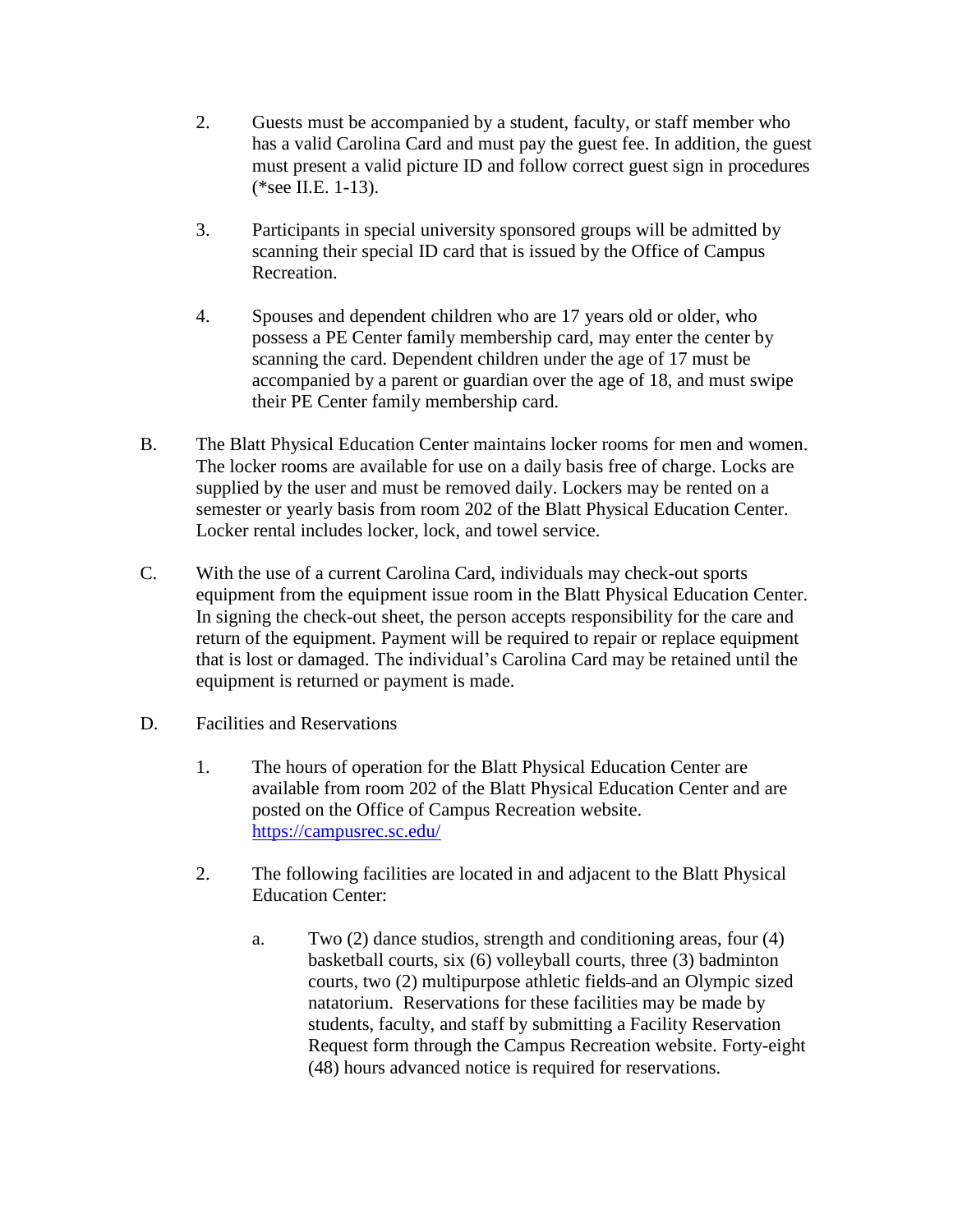- b. Four (4) racquetball / handball courts, two (2) squash courts and three (3) tennis courts can be reserved on a daily basis by calling (803) 777-3878. Reservations are accepted on day of play only.
- E. Each student, faculty, or staff member may bring two guests per visit. All guests must pay the guest fee and follow appropriate procedures.
	- 1. Sponsors must surrender their Carolina Card.
	- 2. Guests must be 18 years of age or older and surrender a photo ID card with date of birth, complete a guest registration form, complete a waiver, and pay the guest fee. Both the sponsor and guests' ID cards will be held at the front desk during the entire visit.
	- 3. Sponsors must accompany guests during their entire visit. When the sponsor has concluded his/her use of the facility and departs, their guest must also depart.
	- 4. Sponsors are responsible for their guests' action during their visit to the Solomon Blatt Physical Education Center. Non –compliance may result in the sponsor losing use privileges.
	- 5. Guests may not participate in intramurals, group exercise classes, sport clubs or outdoor recreation programs.
	- 6. Guests may not check out equipment.
	- 7. Guest registration forms/fees are non-transferable and non-refundable.
	- 8. Soliciting patrons to gain access into the Solomon Blatt Physical Education Center is prohibited.
	- 9. The Office of Campus Recreation reserves the right to terminate guest privileges for failure to abide by set policies/procedures or misuse of facilities/equipment.
	- 10. Current students, faculty, and staff with a current Carolina Card may purchase a family membership for members of their immediate family. Please refer to Section II.A.4.
	- 11. Alumni, spouse members, and individuals with family memberships may not sponsor guests.
	- 12. Hazardous Weather Conditions The Blatt Physical Education Center may remain open on a restricted schedule during periods of hazardous weather when the residence halls are open and students are on campus. This policy